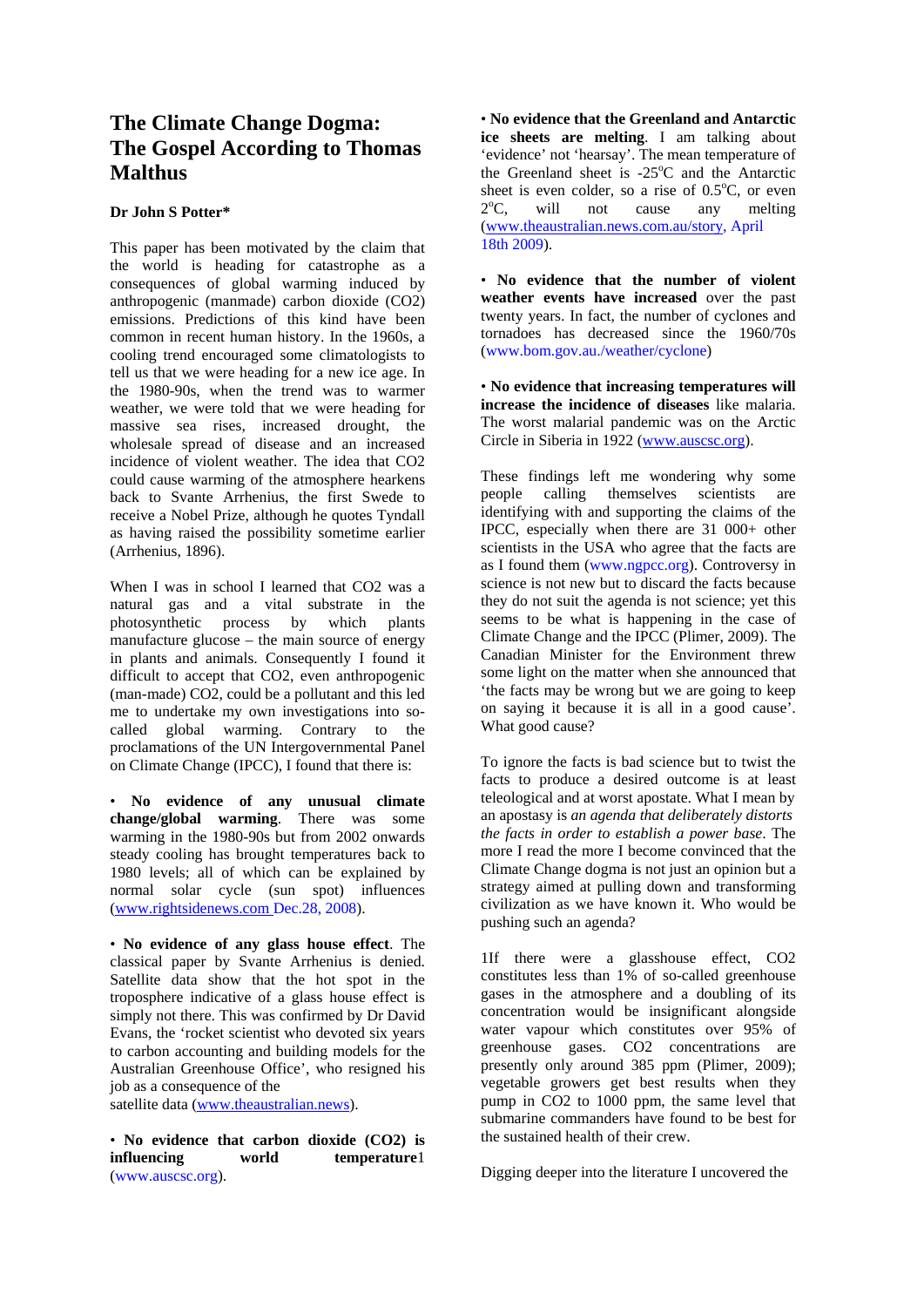UN Millennium Eco-System Assessment Report (www.millenniumassessment.org), a current UN document claiming that all of the world's ecosystems are heading for disaster due to adverse human activity. And behind that I found some old adversaries - the people who insist that the human population must be limited and even reduced if life on the planet is to survive. It was they, I discovered, who were successful in getting the IPCC established in 1988, they who organized the Brazil Earth Summit in 1992 and they who sponsored Kyoto in December 1997.

My first encounter with these people was in 1971. I had been a practicing soil conservationist since 1957 and from 1966 the person in charge of soil conservation extension and research, land mapping and arid zone ecology in South Australia. I mention this to make the case that I was not uninformed in environmental matters when I was asked to apply for the position of Director of a new Conservation Society being formed in South Australia. During the interview, one panel member asked me what I thought about Zero Population Growth. I replied that, as Australia was producing children under that rate, I did not see it to be a crucial issue. I could see from the questioner's facial expression that I had given the wrong answer as far as he was concerned but at the time I had no perception that he represented a considerable body of people who saw population control as absolutely necessary. I was not offered the job!

On May 5th 2009, the Good Club, a group of billionaires including Bill Gates, Warren Buffet, George Soros, David Rockefeller Jnr, Michael Bloomberg, Ted Turner and Oprah Winfrey, met in the home of Sir Paul Nurse in New York. The meeting was private but a spokesperson reported that the main topic had been over-population and a consensus had emerged that the group would 'back any strategy in which population would be tackled as a potentially disastrous environmental, social and industrial threat' (www.etaiwanews. com/../news). This came as no surprise because Buffett has been a long time financial supporter of research aimed at improving contraceptives; and Gates, Winfrey and Turner had spoken publicly against population increases numerous times. These billionaires between them are reported to have invested more money than any government in plans aimed at population reduction. Why is the level of population so significant and why do billionaires, in particular, regard it as so important?

It is clear that there is a contingent of people operating in the political realm who have been highly successful in overturning a number of established conventions in recent times; I refer to legislation and public attitude changes with regard to contraception, abortion, euthanasia and homosexuality. What has not been so clear, perhaps, is that all of these agendas have a common denominator – reduced human population. But such matters remain controversial and by themselves unlikely to bring about universal demographic changes. The Climate Change model is a superior strategy, holding hope of worldwide population diminution via the reduction of food supplies. The vilification of CO2 opens the door for an attack on the fossil fuel essential for the production and transport of grain crops; and the vilification of ruminant animals because they burp methane (another so-called greenhouse gas) is a sure way of reducing meat and milk supplies. Add to this the evil genius of cap and trade of CO2 emissions and you have a strategy to wrench the financial control of the world out of the hands of the current Cornucopian<sup>2</sup> stake holders. The modern Green movement is no longer a call to manage ecosystems responsibly, it is violent political movement bent on causing humanity to return to living in the primal state. Sadly, all of this has been reinforced in schools over the past thirty years; every day, naïve teachers feed children a diet of politically correct environmental untruths, believing that they are doing us all a good turn.

Greenpeace founder, Dr Patrick Moore, is reported as saying 'the green movement has been taken over by neo-Marxists promoting anti-trade, anti-globalisation and anti-civilization' (www.greenspirit.com.index.cfm). I want to argue that the problem is not with neo-Marxists but with neo-Malthusians, for the architects of the Climate Change dogma not only agree with the Rev Malthus's dystopian view of the human condition (Malthus, 1798) but are taking action to ensure that humans: (1) abandon their prerogative to rule over nature; (2) accept that they are no different and have no superior rights to the world's resources than any other animal or plant species, and (3) accept that true happiness and welfare lies in a return to a bio-diverse, pristine, antidevelopment world in which humans are subservient to nature. All of which is a denial of the utility of a science that seeks to improve the human condition. Regrettably, the bulk of the

<sup>2</sup> *Cornucopians are futurists who believe that continued progress and provision of material good for mankind can be met by technology. Once the Earth's resources are fully used they see the abundance of matter and energy in space giving humanity unlimited room for growth. The name Cornucopian is derived from the magical 'horn of plenty' in Greek mythology. Cornucopians are often called Boomsters, while Malthusians are referred to as Doomsters.*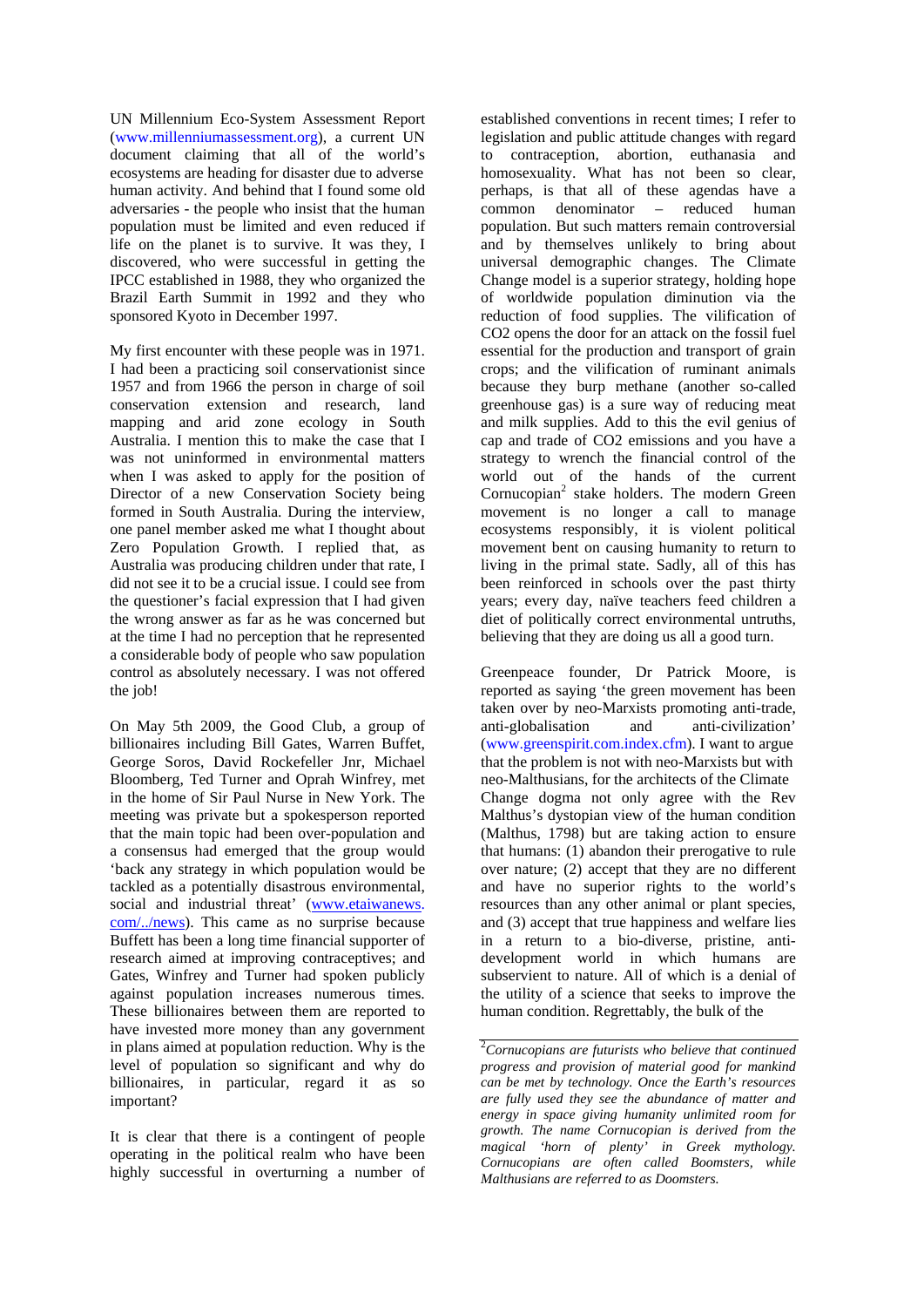population is not aware where the Climate Change dogma is leading us. Across the world, politicians and even industry has been led to accept the Green agenda, not fully realizing that it is a leap into space, a recipe for the extinction of the human race.

## **The Dystopian Malthusian View**

The Reverend Thomas Robert Malthus was born in Surrey, England in 1766. He gained an MA from Cambridge in 1791 and became a Fellow of Jesus College in 1793. In 1797 he took orders and became an Anglican country curate. In 1804, aged 38, he married his cousin Harriet and with her had three children. In 1805 he was appointed Professor of History and Political Economy at the British East India Company College in Hertfordshire. In 1818 he became a Fellow of the Royal Society based on his treatise, *An Essay on the Principle of Population*. He had an early introduction to philosophy - his father, Daniel, was a friend of David Hume and Jean-Jacques Rousseau. In later years, through his connection with the British East India Company, he was part of an elite group that included John Mill and John Stuart Mill (www.en.wikipedia.org). His ideas were controversial. He had support from people like Charles Darwin, who claimed that Malthus's ideas had been a major intellectual stepping stone to the concept of the survival of the fittest, and William Pitt the Younger, Prime Minister of England, who withdrew a Bill to extend Poor Relief after reading Malthus's work. Other contemporaries who were inspired by Malthus's work included David Ricardo, William Paley and Francis Place, the first to advocate contraception  $(1771-1854)$ . In the 20<sup>th</sup> Century Malthus's work has been admired by John Maynard Keynes, Paul Ehrlich, the Club of Rome, Julian Huxley and Isaac Asimov. He also had his critics, suffering sometimes vitriolic insults from people like the poet Percy Bysse Shelley, Karl Marx and Friedrich Engels. Marx and Lenin saw the Malthusian position as a denigration of the labouring class; Engels described Malthus's hypothesis as '…the crudest, most barbarous theory that ever existed, a system of despair which struck down ideas like love thy neighbour and world citizenship'. Malthus died in 1834. The following discourse draws on Malthus's *An Essay on the Principle of Population*, (Malthus, 1798) (www.esp.org/books/malthus). In assessing Malthus's view of the world we need to remember that it was derived from knowledge and experience that predated the 19th Century industrial revolution and 20th Century technological advancement. It should also be remembered that he was a member of an intellectual and economic elite (not unlike our billionaire's club above) that thought it reasonable to pontificate on the affairs of 'lesser men'. His *Essay* was written, not for the general public, but specifically as a philosophical response to Godwin's *Avarice and Profusion* and 'remarks by M. Condorcet and other writers' - see title page.

## *Propositions*

Malthus saw the great question for philosophers as 'whether man shall henceforth start forward with accelerated velocity towards illimitable and unconceived improvement or be condemned to a perpetual oscillation between happiness and misery and after every effort remain still at an immeasurable distance from the wished-for  $goal'(p.1)<sup>3</sup>$ . He regretted that 'writers on both sides of the argument had kept aloof from each other, that their arguments had not met candid examination' (p.1) and saw a need for a synthesis that draws the best from each view. But it is clear that he fell away from speculations of the 'perfectibility of man', seeing too many unconquerable difficulties in the way. Drawing on Hume, Adam Smith and Wallace he presented two postulates: (1) food is necessary to the existence of man; (2) the passion between the sexes is necessary and will remain nearly in its present state (p.4). This led him to his main proposition which he saw to be axiomatic: '**the power of population is indefinitely greater than the power of the earth to produce subsistence for man**' (p.4) and the corollary: '**by the law of our nature which makes food necessary for life, the effects of these two unequal powers must be kept equal by a strong and constant check on population from the difficulty of subsistence**… a difficulty that must fall somewhere and be severely felt by a large portion of mankind' (p.5). Reading on we find that he spells out his presuppositions more precisely: (1) population cannot increase without the means of subsistence increasing; (2) population invariably increases where there are the means of subsistence; and (3) the superior power of population cannot be checked without producing misery and vice (p.11).

## *Economic Management*

Malthus's choice of postulates makes it clear that his project is grounded in philosophy and not in the discipline economics. If he had been operating in the economics we would have expected him to address the economic axiom that development

3 *All quotations are from Malthus, 1798 – pages indicated.*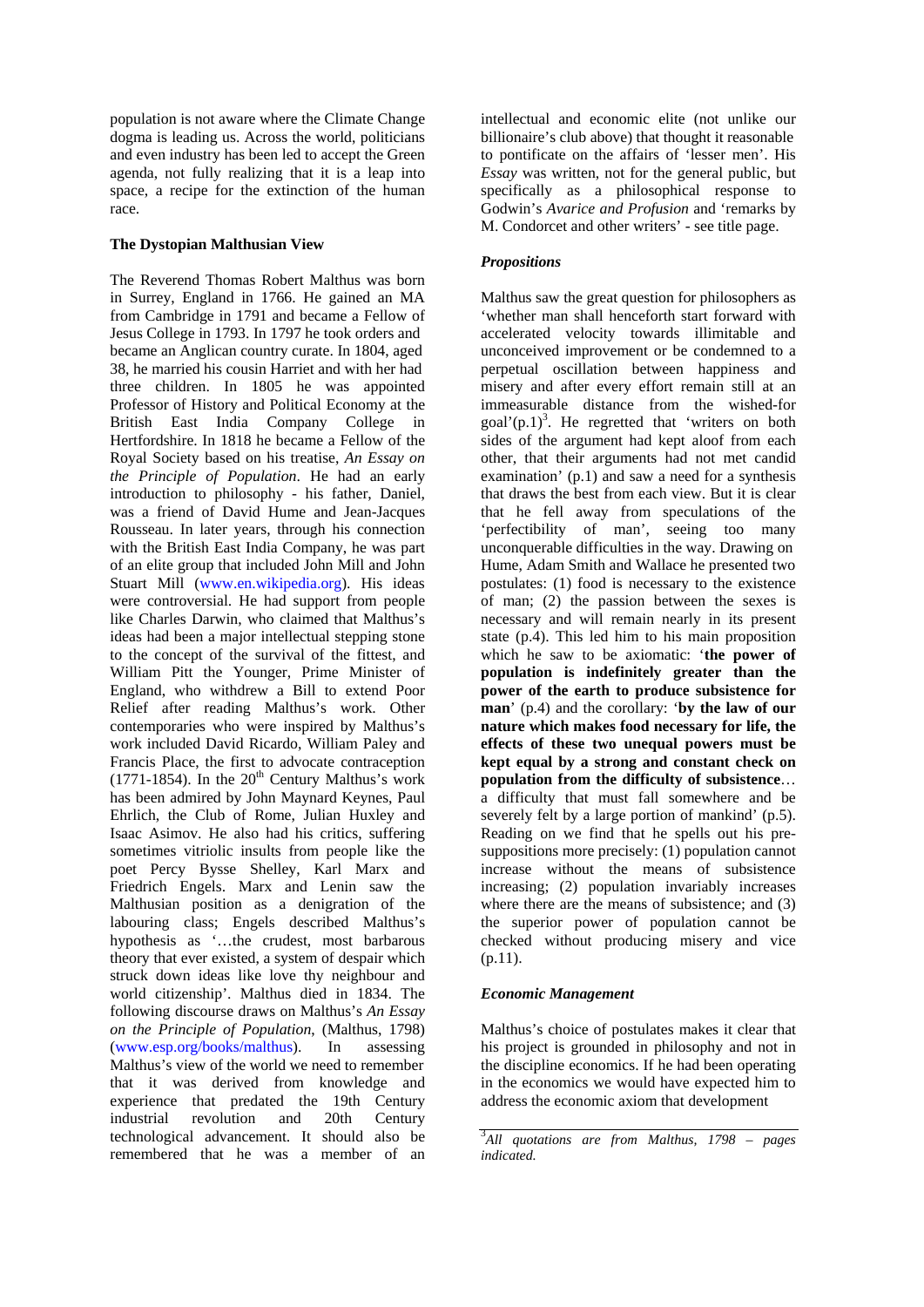required inputs of *land*, *labour* and *capital* (and, we might add, '*no-how*' and *available technology*).

Identification of the means of production leads to the conclusion that the condition of the 'lowest orders of society' (p.23) may be explained by the fact that they have no land or capital and have no hope of having same; that, with only their labour to offer, they remain permanently at the mercy of the cashed up, landed minority. And, if this is the case then, Malthus's conclusion that human social structures are not the cause of human misery and vice is discounted. He may have a point when he says that handouts to the poor will raise costs, for this is supported by recent evidence whereby handouts to first home buyers in Australia have raised housing prices in 2009. And there is evidence that handouts weaken the resolve of individuals to work and maintain their independence, although we might not go so far as to agree with the opinion of master manufacturers in Malthus's day that 'high wages ruin their workmen' (p.28). To conclude from his analysis (pp.24ff), as Prime Minister Pitt did, that the Poor Fund was unhelpful, was to take bread from the mouths of children who lived in hovels while the wealthy ate the best of everything in mansions. For a cleric in holy orders like Malthus, this constituted a casting aside of the care of the fatherless and widows, an abandonment of true religion (The Bible, James 1:27). In summary then, Mathus's concepts fall a long way short of being a prescription for economic management leading to an improvement in the material circumstances of the masses.

## *Social Organisation*

It is implicit in Malthus's writing that he accepts the class distinctions of his day (e.g. p.20, 23, etc). In chapters  $3 \& 4$  he attempts to justify his propositions by referencing a variety of macrosocial groupings: hunters, shepherds, agriculturalists ('the state of mixed pasture and tillage', p.17), men of liberal education, tradesmen and servants. In doing so he presents no original empirical evidence and maintains a *macro-social*  view of humanity that fails to recognize individuality and the power of human agency. On the rare occasion that he mentions an individual he is generally derogatory, e.g: 'a labourer who marries without being able to support a family may in some respect be considered an enemy to all of his fellow labourers' and 'the labouring poor live from hand to mouth… they seldom think of the future' (p.27). No wonder Marx, Engels and Lenin were upset with him!

If one discounts human agency it is not surprising

that one would hold to a pessimistic view with regard to the possibility of humans avoiding cycles of misery and vice, especially if one agreed with Malthus that we are controlled by matters greater than ourselves – the sex drive and the ability of the earth to supply our needs. Malthus saw all of this to be ordained of God so that humans learned the importance of industry and sexual control (p.4, etc)!

## *Population Checks*

Malthus sees two classes of population check: (1) positive agencies; and (2) preventative actions. In the first class he lists *war*, *famine* and *disease* and to these we may add cataclysmic events like *volcanic eruptions* and *tsunamis*. It seems to me that there is a strange, unnatural depravity in listing such agencies as 'positive' when we consider the degree of suffering they engender. The extension from Malthus's view is that starvation and sickness are a blessing; unintended, perhaps, but something for which we should all be thankful. We can only conclude that Malthus's privileged class position has protected him from personally experiencing the impact of such disasters. How easy it is to philosophise in an ivory tower, to pontificate at the macro level without regard for human misery at the level of the individual. How quickly in the  $20<sup>th</sup>$  Century we forgot the impact of pneumonia, diphtheria and small pox as it existed prior to antibiotics and advances in medical technology. To accept the Malthusian view is to argue that it would be to our advantage to abandon the search for better medical solutions. In fact, this happened in the 1970s in some developing countries where the population was expanding at the rate of 3.5% per annum; government policies focused on education and agricultural development, not medical assistance.

Amongst the preventative actions promoted by Malthus were *postponement of marriage*, *celibacy*, *prostitution*, *abortion* and *contraception*, to which we can add *euthanasia* and *homo-sexual behaviour*. To support such actions in Malthus's time was provocative, especially as the author was a Christian minister. His views are sometimes quaint compared with modern attitudes and practices, e.g. he speaks of the 'the dictate of nature and of virtue… to be an early attachment to one woman' (p.6, etc.). Francis Place is adamant that his push to develop birth control was inspired by Malthus's *Essay* and it is evident that improved methods of contraception have resulted in movement away from single partners and 'the wed'; and led to population control in developed countries. The empirical evidence is that Malthus's presupposition that 'the population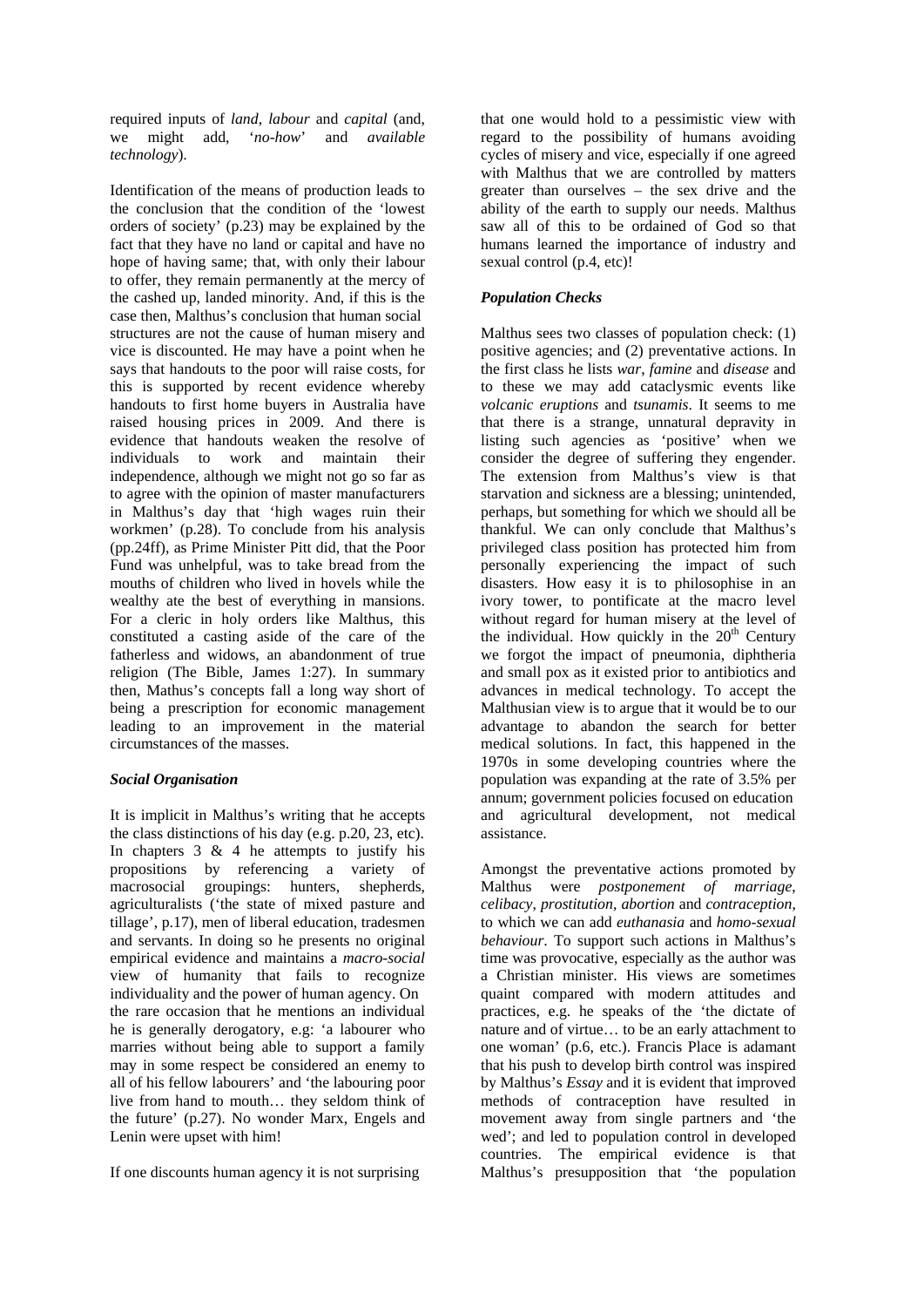increases when there is the means of subsistence' is denied. Abortion has only been decriminalized in many countries in recent times with a marked effect on demographics. In Australia 71 773 abortions were reported in 2006, i.e. 1 380 per week (www.fpq.com.au). The New South Wales Right to Life believes the figure is closer to 90 000 with 46 million world wide (www.newsrtl.org.au). Live births in Australia in 2005 were 255 820, about 1.2% of a population of 21.5 million (www.abs.gov.au). Concomitant with this, life expectancy in Australia is rising; in 2007 the expectancy for a male at birth was 79.0 years and for females 83.7 years. Only 137 900 people died in Australia in 2007 (6 per 1000); 1200 of these were children  $(4.2 \text{ per } 1000 \text{ births} = 0.4\%)$ . Overall, a baby is born in Australia every 1 minute 47 seconds; one person dies every 3 minutes 47 seconds and one person is added to the population by immigration every 2 minutes 23 seconds – giving an overall figure of 1 person added every 1 minute and 24 seconds. So, Australia is not conforming to the concept of zero population growth after all; a fact which must disturb the architects of Global Warming!

Whether we can go on murdering 90 000 babies every year is another matter. We do not throw foetuses in the Tiber River as the Romans did, or down pit toilets as they do in Africa in certain circumstances, but we do use them to manufacture cosmetics and little or no account is taken of the psychological consequences experienced by many woman who abort a child. What is extremely worrying is the malevolent push by some women politicians (the Emily list) in Australia whose object is to gain acceptance of abortion throughout the whole gestation period rather than limit it to the eight week period following conception when the foetus is not fully humanoid. The battle rages and conservative forces continue to be on the back foot. The push for acceptance of homo-sexual acts over the past thirty years has been relentless. This has been against the common-sense normative attitude with regard to sexuality and it has been critical for the introduction of legislation that the opposition be silenced. In developed countries there is now an army of agents active on defining and refining laws aimed at crushing discrimination against homosexuals. We are not allowed to say, for instance, that the bulk of HIV/AIDS patients in Australia are male homosexuals. Nor are we allowed to tell young males that practicing homosexuals need regular anal reconstructions – the muscles of the anus being designed for excretion, not penetration. I am not too sure what constitutes lesbian sexual practice but it must border on the bizarre. That such practices are matters of personal and private choice is evident but why are homosexuals

allowed to promote their views in public and those who are strictly heterosexual silenced? Where is the balanced justice, the fair deal for all, in that? The euthanasia lobby is small but active in Australia. On average, a new bill seeking to establish the right of people to do away with themselves is offered in an Australian parliament every two years or so. The difficulties resulting from legislation of this nature is well established in Holland and Oregon State, USA; elderly people are afraid to submit to medical assistance for fear of being eliminated ahead of their time, especially if they have organs suitable for transplanting in other individuals. Euthanasia is certainly a slippery slope. So much for Malthus's population checks; sometimes bizarre, sometimes callous, his views must be seen as purely philosophical and not a recipe for social action.

#### *Darwinism*

Before proceeding to look more closely at the current population problem I should mention the influence that Malthus had on Charles Darwin and Alfred Wallace, both of whom developed theories of evolution after reading Malthus's *Essay*. Darwin himself makes the point that Malthus's views were a trigger for him to propose his theory of survival of the fittest (Darwin, 1876, see www.ncmp.berkely.edu/history/malthus). The particular passage that provoked Darwin is found in page 5 of the Essay:

> '…nature has scattered the seeds of life abroad with the most profuse and liberal hand… (but) she has been comparatively sparing in the room and the nourishment necessary to rear them. The germs of existence contained in (one) spot of the earth… with ample room to expand would fill millions of worlds in the course of a few thousand years. Necessity, that imperious all pervading law of nature, restrains them within prescribed bounds. The race of plants and animals shrink under this great restrictive law. And the race of men cannot, by any effort of reason, escape from it. Among plants and animals its effects are waste of seed, sickness, and premature death; among mankind, (its effects are) misery and vice'.

Darwin's thought was that in such a regime 'favourable variations would tend to be preserved, the unfavourable ones destroyed and the results of this would be the formation of a new species; here then I had at last got a theory by which to work' (op cit). How he came to such a conclusion is obscure because there is nothing in Malthus that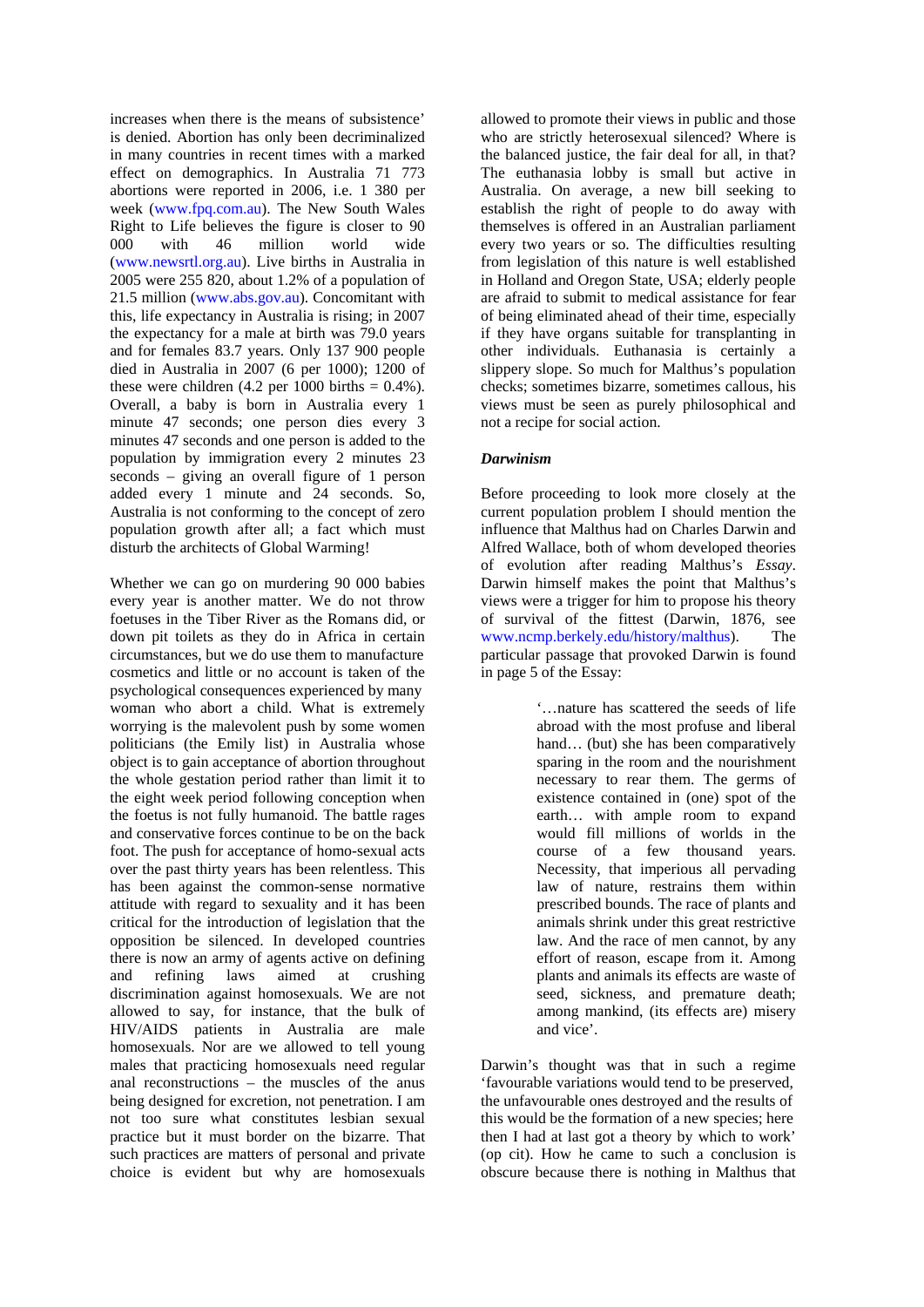would suggest that superior individuals are present or that survival is anything but a matter of chance that 'some seed fell on good ground'. Further, Gregor Mendel's genetics would argue that the formation of a new species would require a great deal more than survival across a range of growing conditions. If this is really what Darwin based his 'theory' on, how meagre are the foundations of the 'theory of evolution'. Regrettably, it is on this criterion that people like Malthus sees men to be nothing more than another animal species, destined to conform to the dictates of nature. The problem for this kind of reductive positivism is that it insists men are animals but continues to rationalize, despite the fact that by its human ontological prescription humans are excluded from doing so. Evolution is a fatuous kind of theory that has ruled the minds of some people ever since Anaximander first proposed that men came from fish in the 5th Century BC and we are daily subjected to Jurassic Park symbolism in the modern media. But its implications are nowhere near as dangerous as those resulting from the climate change dogma, apart from the fact that it provides a pre-supposition that supports the view that it is legitimate to manage human populations like any other species.

## *Review*

So far we have seen that Mathus's propositions fall short in that they provide no ground for economic policy and management, are based on a macro view of humanity that has long been discarded by sociologists (see below) and propose checks on human reproduction that are both callous and brutally paternalistic.

We can expect that there will always be those who will maintain a macro-social view of humanity that sees humans are locked into conditions over which they have no control and acts on the presumption that societal norms are strong enough that individuals within a group are bound to conform to them. Like all dogmatic generalizations, such propositions have an element of truth, but it is a truth which ignores the reality of human agency.

Contrary to what Mathus is saying, humans are not automatons or 'cells in a body', that have no control over their sex drive or the environment; they are individuals with an extraordinary capacity to devise rational strategies and take purposive action. This has been recognised by many sociologists since the social science revolution of the 1960s and none have expressed it better than Anthony Giddens whose *theory of structuration* assures us that , contrary to the macro-social view, humans make the rules and submit to them only as a matter of convenience (www.en.wikipedia.org). Unfortunately, the macro-social view has been carried forward in our time by people like John Maynard Keynes; he felt more comfortable developing macro economic theory than doing the empirical work necessary for finding out what really goes on in human groups and communities.

The inability of macro-theorists to predict human action with any degree of certainty, as evidenced daily in the current financial world, demonstrates the futility and extreme mischief of such practice. Macro theory is not a way forward to understand the human condition. This is the fundamental problem with Malthus's position – his approach is flawed and his conclusions figments of his philosophical imagination. This makes him dangerous. He presents himself with a sad face and a sober word: 'I am sorry, but wars, famine and disasters are positive agencies for our general good'. And if they are insufficient to control population we can kill our unwanted off-spring and revert to the unnatural use of our bodies.

This then is the theoretical ground for the latest piece of macro-social folly – the climate change dogma. In what follows, I seek to re-examine the problem of land productivity and population referencing *an informed human agency*. In the process, I will present some genuine empirical information with regard to human attitudes to reproduction at the grass roots level, and argue that human ingenuity is not frustrated by a diminishing land area per capita ratio.

## **Back to Basics**

It is an arithmetic certainty that populations in which the birth rate is consistently less than the death rate are heading for extinction. This is as true for humans as for any other animal species. When an animal species is threatened with extinction concerned people set up a breeding program. The environmentalists know that, although they seem to be reluctant to grant humans the same rights as the Tasmanian Devil or a unique shrimp languishing in some coastal backwater. But macro population trends do not concern the masses. The thing on most peoples' minds is the awareness that later in life they will lose the physical capacity needed to sustain themselves and this makes it imperative that at that time there are young people to support them otherwise their plight will become desperate. Ask an African subsistence farmer or a Chinese peasant and they will give you the same answer: they need children to look after them in their old age. That is the way it has always been and the relevance of such thinking has been confirmed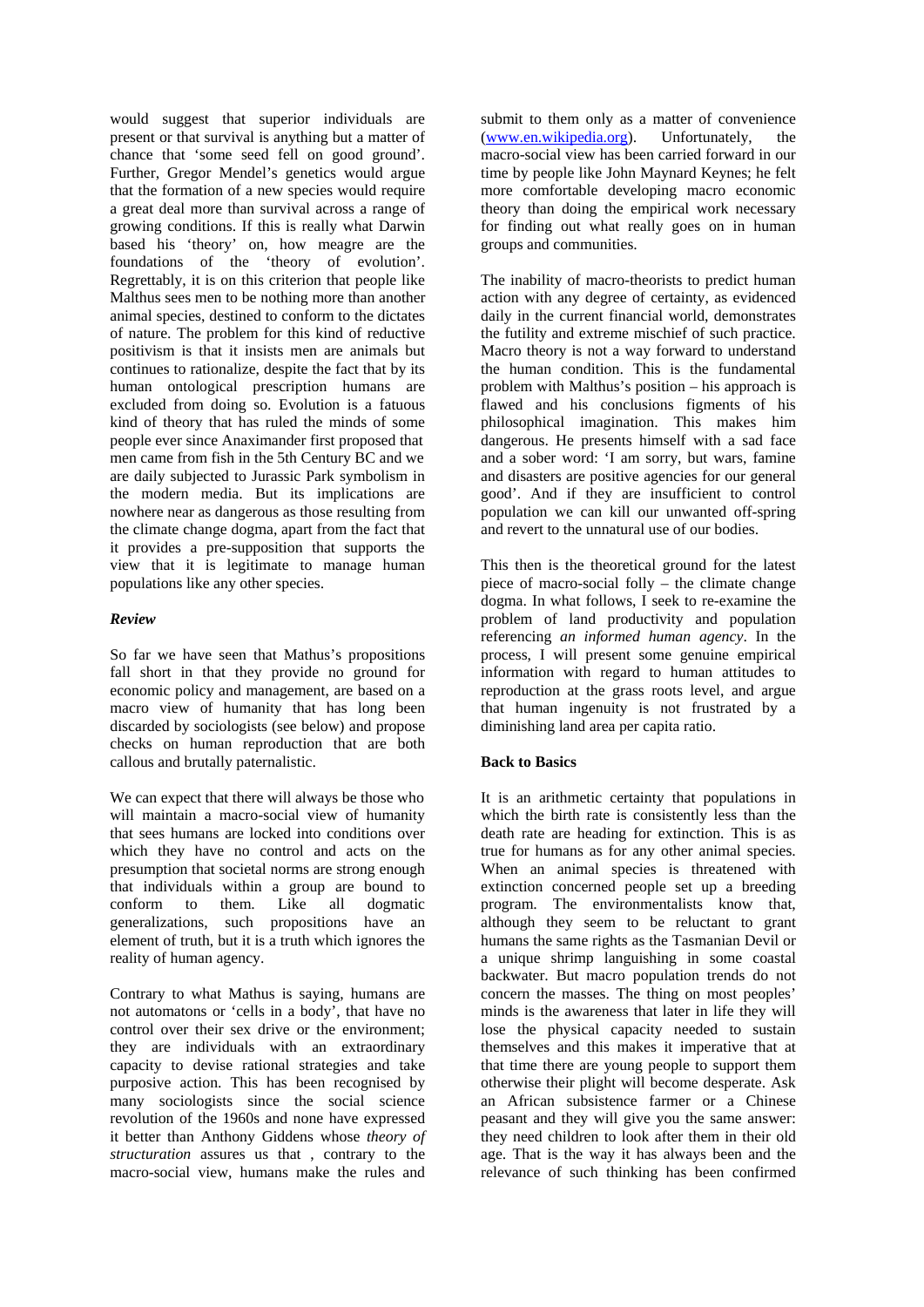recently in northwestern Zambia and south western Malawi where the land has become unoccupied as a result of the HIV/AIDS pandemic which left a population composed entirely of very young and very old people. Being unable to support themselves, these people found it necessary to move to areas where there were people of economic age. Similarly, in the West the 'baby boomer' population bubble has been recognized by political administrators to be a problem because they foresee that there will be insufficient people of economic age to support the 'boomers' in their old age, especially as people are living longer these days. Managing the population is a problem, not because the land is getting scarce and humans are messing up the planet but because it impinges directly on human survival. The real population managers are not bureaucrats, some 'immense tutelary power' (Taylor, 1991); they are individual couples working out their destiny in a hostile and largely dysfunctional world. The number of children regarded as sufficient to ensure the care of the aged varies with the circumstances, for the death rate is not determined solely by the aging processes. Natural disasters like the 2006 tsunami in the Indian Ocean, war, disease and unexpected crop losses, like that which precipitated the Irish Potato Famine, also have a major impact on our longevity. Couples settle on a reproduction rate consistent with their expectations with regard to these kinds of hazards. In Australia in the 1970s we worked on the hypothesis that a mean birth rate of 2.4 babies per couple would be sufficient to keep our numbers stable. This figure was based on the vastly improved life expectancy we were enjoying as a result of the discovery of antibiotics and the relative peace and harmony within our borders. At the same time in Sub-Saharan Africa north of the Limpopo River, 40% of babies were dying before they reached 5 years of age, so a zero population growth birth rate for African people was somewhere between 4 and 8 children. As a risk strategy, it is interesting that all groups tend to produce slightly more children than necessary. It is hard to have  $2.4$  children – to meet this goal requires that you have 3 children!

It is not true that reproduction is a haphazard process, even in the developing world. African women do not resort to Western methods of contraception (despite the push from the West for them to use condoms) but they are still able to maintain a strict code of producing babies at two year intervals until the required quota of children is reached. Apparently they have some means of preventing conception that the West has forgotten about, for there are reports that in the time of the Slave Trade slave women were regularly raped but never conceived. I find African people remarkable in that they are able to sustain their numbers even in the face of a disaster like the HIV/AIDS pandemic. What is critical for the present debate is that no amount of persuasion from the promoters of population decline is going to change their reproductive practice. If food supplies become limited, like an orange tree that is about to die, human populations will instinctively increase their breeding to off-set the effects of the disaster. I recall the testimony of a doctor in Italy during a cholera epidemic; he reported that people became unusually sexually active at that time.

In what follows, I take another look at land and population ratios. In doing so, I take it to be axiomatic that humans are superior to animal species - rational beings with the capacity to manage the environment for the benefit of all. I do not discount the fact that greed and ignorance can cause significant degradation of the environment from time to time, and that there is a need for responsible oversight of human action. But to conclude that half of us need to leave the planet is not likely to strike a cord with individuals concerned about their welfare in their latter years. Perhaps it is the people who propose such a simplistic philosophical position who should set a good example and be the first to leave; but I doubt that many Climate Change dogmatists would agree with that proposition.

#### **Another Look at Land Resources/Population**

The surface area of the Earth is 510 million km2 of which approximately 149 million km2 (29.2%) is covered with land, i.e. 13.4 billion hectares (ha). When Malthus wrote his *Essay*, world population was 906 million, with a mean space per capita of 16 hectares (www.geociyies.com/dtmcbride). He mentions (p.7) that there were seven million people in England at the time on 241 590 km2 (24.16 million ha) so they had 26 ha of land per capita. No doubt Malthus would be surprised to find the UK population is now 61 million and the general level of health well above what it was in his day despite each individual only having 0.4 ha of land on which to live. And England is still a 'green and pleasant land. Malthus under estimated the ability of humans to manage the environment; and his present day fellow travelers seem to be making the same mistake, insisting that England should return to a primal state in which people live in remote and isolated communities, dressed in skins and disease ridden.

Today's population is 6.8 billion and the mean space available per capita is 2 hectares. Of this 11% (1.5 billion ha) is devoted to cultivated crops; 24% (3.2 billion ha) is devoted to pasture and grazing; 32% (4.3 billion ha) is devoted to forests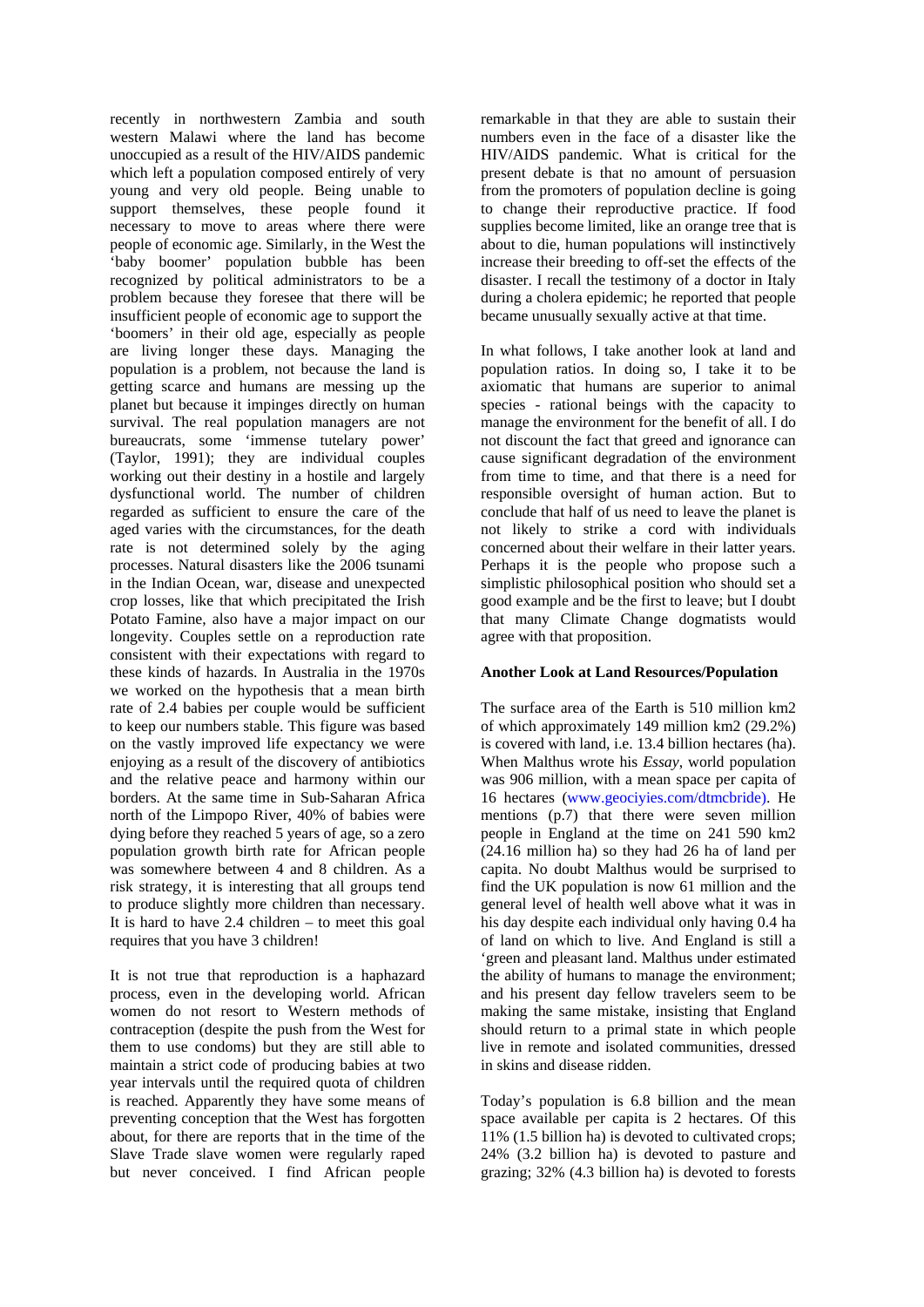and woodlands; and 33% (4.4 billion ha) is desert, ice sheet or devoted to urban occupation (www.theglobaleducationproject.org). Thus, at least 67% of the planet is capable of supplying food and shelter for human use and this takes no account of oceans and lakes which hold large supplies of fish, an important food alternative for many human groups. From these figures we can calculate that the mean cropland available per capita is 0.22 ha, pasture 0.48 ha and forest and woodland 0.64 ha. That is to say, each family of two adults and two children has available to it 0.88 ha of land for planting grain and vegetable crops, 1.92 ha for grazing domesticated animals and 2.56 ha from which to obtain wood for construction and fuel. By any standard this is more than enough to sustain life. Current food production figures support this view (see below)<sup>4</sup>. There are starving people in the world. Some of this is due to their inability to develop because they lack capital. Nobel Laureate, Professor Muhammad Yunis of Pakistan, has shown how small amounts of seed capital can transform lives (Yunus, 1998). Other are starving because they are the victims of their belief system (e.g. animism) or because they are being perpetually preyed upon by those who control the world's economic and political systems. The problem is not the non-availability of land. The Cornucopian view, in direct contrast to the Malthusian view, suggests that there is enough matter and energy on the Earth to sustain 9.5 billion people. (My own calculations suggest 8 billion is the peak but I will not quibble). They see the problem of hunger as, not a lack of resources but an inadequate distribution system. Of course redistribution is not a simple matter, even if you take away economic and political restraints; a Simple Equality redistribution system whereby equal quantities of resources are handed over to every citizen will not work. The hand-out to Australian aborigines in remote areas is a case in point; everyone receives the same amount on pension day but by week's end all of the money is in the hands of the local store-keeper. Walzer (1983) has proposed a Complex Equality under girded by a theory of goods which he sees located in an ideal economy in which goods are conceived, created an distributed within coherent human groups,

<sup>4</sup> Current field crop yields are as follows (2008 year):

#### **Crop Mean Yield World Product. Per Capita**

| Corn<br>Wheat       | $8.7 \text{ mt/ha}$<br>$2.4 \text{ mt/ha}$ | 308 million mt<br>58 million mt | 51kg<br>10kg |
|---------------------|--------------------------------------------|---------------------------------|--------------|
| Soya Bean 2.7 mt/ha |                                            | 77 million mt 13kg              |              |
| Rice                | $7.0 \text{ mt/ha}$                        | 661 million mt 110kg            |              |

neighborhood and political entities (Homans, 1962). Within such groups he argues for a social definition of goods derived from and contributing to a collective conscience. His central position is that there is no single good but a multiplicity of goods, with no single access, no single medium of exchange and no single set of creative or distributive agents. In another place, I have argued that the distribution of education is illuminated by Walzer's proposition (Potter, 1995).

It is, in a nutshell, a Cornucopian view would see the supply of essential goods created and distributed to all through the application of human rational purposive action in a site of mutual interdependence. That is the way it has always been done and the way it will go on being done if we can find some way to eliminate practices of domination which some humans seem determined to perpetuate despite past bad experiences. The appeal for democratic participation is critical if we are to solve the misery currently experienced by the poor. Not kill our babies.

#### **Modern Environmentalists**

Malthusian environmentalists see development as a relentless process whereby eco-systems are destroyed with no regard for animal and plant populations or the future. And in some cases they are right; the ongoing destruction of forests in Papua New Guinea is a disgrace. So, we can agree that development needs to be monitored but not that we should move from one extreme position to another. In the post Second World War years, agricultural scientists treated land degradation as a serious threat and went about developing solutions on the assumption that *there was a means of using land that would both preserve the resource and produce an economic outcome*. And in this they were very successful. Today's environmentalists have moved to a preservationist position that wants to exclude humans from at least some sites all together and the remnant population subsisting on land reconstituted to pre-development conditions.

This is not hearsay. The Adelaide University took over a parcel of land south of Adelaide recently. They decided to develop part of the property for housing to generate funds for developing the bulk of the land as a vegetation reserve. They were refused planning permission for housing by the local authority and told that they must re-plant the whole area to its pre-colonial condition (*MessengerPress*, Adelaide). What is being over looked here is that this extreme form of conservation is nothing more than a 'rich man's hobby'. Why should the University of Adelaide pay money to return a piece of land to its prior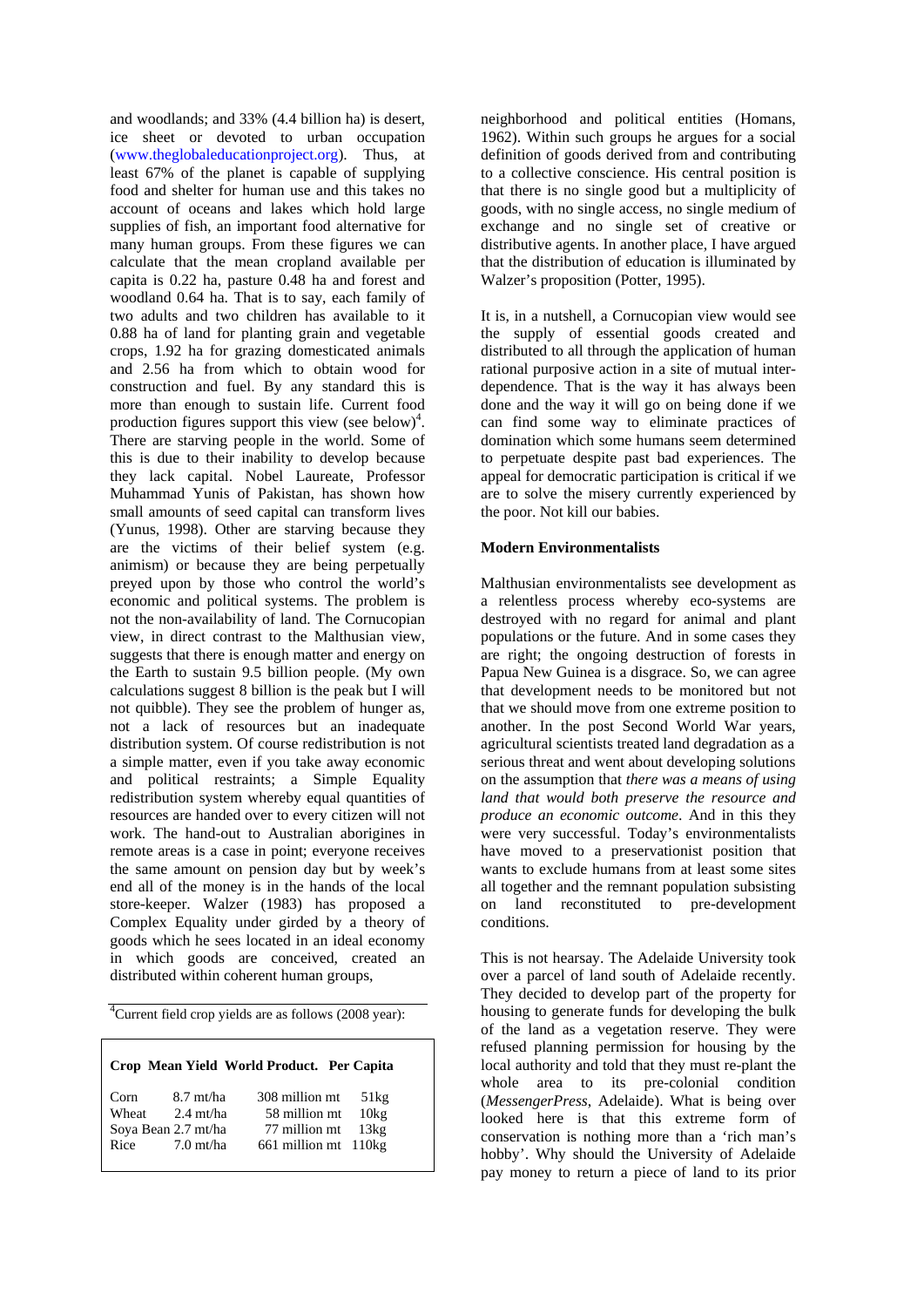condition purely as an act of benevolence? On local television we are shown gardens full of pristine indigenous plants, birds and other animal species. Such projects receive our praise but it is clear that the resources that paid for the development did not come from the land on which it is located. It is disturbing that many urban people seem to have lost sight of the fact that human survival is dependent on land, as well as labour and capital. Many young people in cities are ignorant of where milk and other food items come from, despite having a 'good education'.

Another point of concern is that the environmental lobby tends to be carried by people holding to common sense views based on hysteria rather than facts. The River Murray is a case in point. The Murray, like many other river systems in Australia, is an ephemeral stream – water only flows when there is sufficient rainfall in the catchments. When European settlers arrived in Australia they found that they could drive their horse and buggy across the Murray in the dry season and only operate river boats when the spring flows came. In the 1930s, State Governments, noting that much valuable water was running out to sea, built weirs across the Murray to store water for use in the dry part of the season. The result was that the river now consists of a number of stagnant pools of water and to the uninformed it looks like a permanent stream. Unfortunately, State Governments over allocated the stored water supplies and there is now insufficient water to go around. The Commonwealth Government is currently buying back water licences and we are hearing a lot about 'environmental flows'. What are they? Before the weirs went in there were no 'environmental flows', why do we need them now? Further, why does the South Australian Government pay \$3 million per annum to have sand in the Murray Mouth dredged out when it is patently obvious that there is no utility, either economic or environmental, in allowing fresh water to flow out to sea, Besides, the Southern Ocean re-fills the mouth with sand as soon as it is dredged. It is agreed that we need to care for the environment but let's do it in a manner that gives due consideration to informed opinions. But I am getting away from the main topic of this paper which is managing human populations for long term sustainability.

## **Final Thoughts**

So far we have seen that Malthus's position is ignorant of basic economic axioms, operates in a macro social view that ignores human agency, treats disasters as blessings and fails to recognize that the main driver of human reproduction is the recognition that a person needs children to support them in their latter years. Perhaps the main sadness of his position is that it comes from a man of the cloth, for the Judaeo-Christian position is definitely Cornucopian. The Hebrew scriptures tell us that the first command of the Elohim God to humans was:

> 'Be fruitful and multiply, and fill the earth, and subdue it; have dominion over the fish of the sea, and over the fowl of the air, and over every living think that moved upon the earth' (Genesis 1:28).

Scofield sees the word subdue (Heb. = *kabash*) as the 'divine magna charta for all true scientific and material progress… (asking humans) to acquire knowledge and mastery over the material environment' (Scofield, 1967). And this position was reaffirmed to Noah after the world wide deluge (Genesis 9:1) and to Christians operating under the New Covenant (Ephesians 2:10). From this perspective Malthus's position is not only antisocial but anti-God; especially his insistence that misery and vice as experienced by the masses was God's plan!

Having said that, we recognize that world populations are increasing while the land available remains the same. We also note that there is still misery in the world; the times have changed, but the question remains the same: 'how will we feed ourselves if the population continues to grow'. The Malthusians say, reduce the population but this is easy to say and not so easy to implement. China has had a one child policy for some time and, as a result of selective breeding, there are now 60 million Chinese men who cannot find wives because families have preferred to have a son rather than a daughter. (Malthus reports that the Chinese 'expose' their unwanted children, i.e. throw them on the rubbish heap, Malthus, 1798, p.19. He was probably correct because the practice is still common in China (and in other places) today, see (e.g.) www.ccpr.ucla.edu/ docs/YaqiangQi.pdf and www.gendercide.org, etc. Will one child in China be able to support two ailing parents? Probably not. This method of reducing the population seems not to be working. So, what about Malthus's preventative measures, are they working? In Australia, we are breeding at just over 1% of population annually despite a high rate of abortion, contraception and Gay Mardi Gras.

Thanks to improved health services we more than make up for those who are dying by natural means and on top of that there is immigration. So the Malthusians are moving to implement the grand strategy: reduce food supplies by implementing a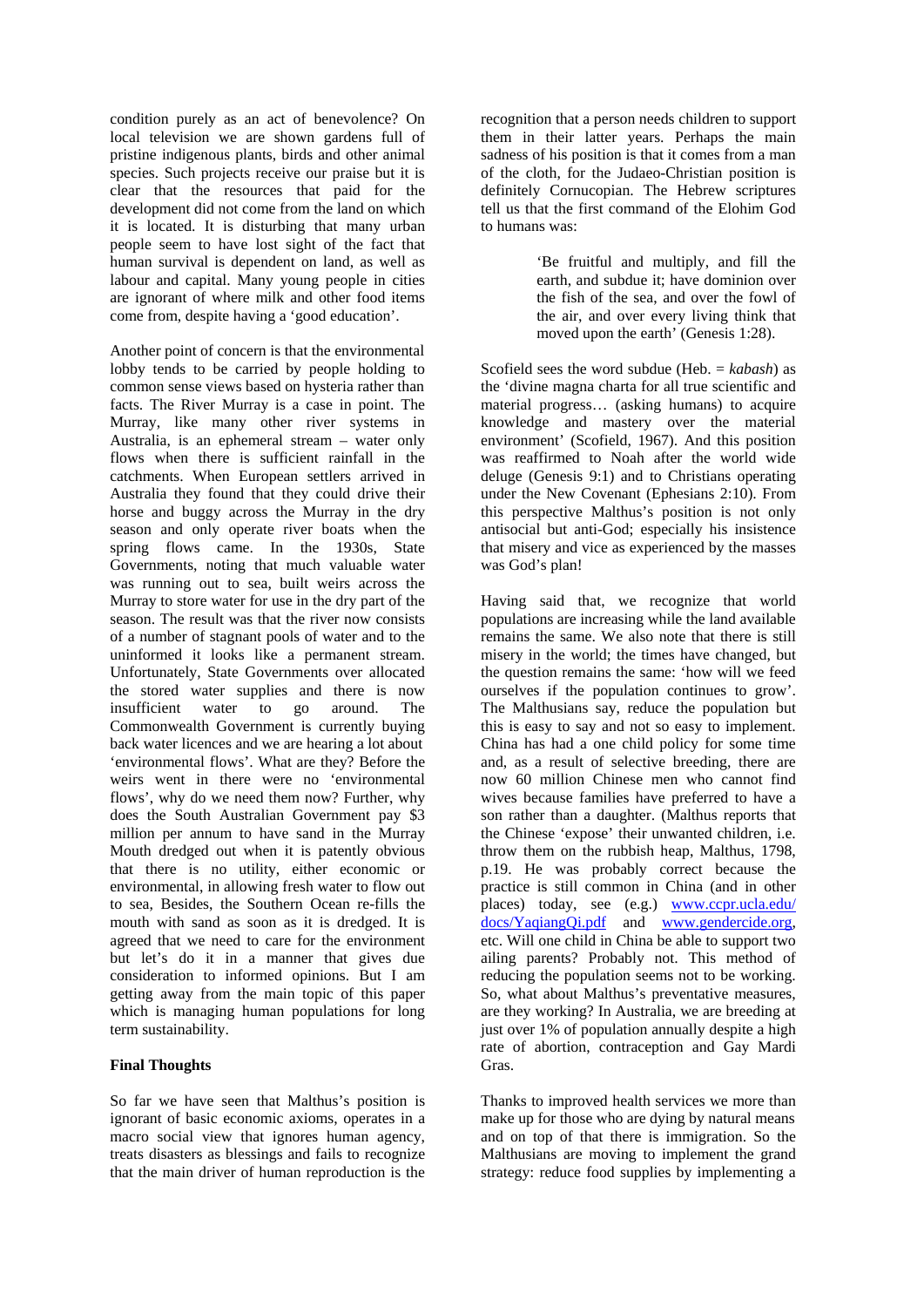cap and trade green house gas emission scheme that will starve out a significant proportion of the population. Natural disasters are difficult to arrange but man-made famine is a definite possibility.

In Australia, farmers have always dealt with a wide range of hostilities. Drought is an ever present threat and farmers are always at the mercy of their input suppliers. The price of Monoammonium Phosphate fertilizer in Australia in 2008 was \$800/ton; in early 2009 the price doubled to over \$1600/ton so one farmer looked off-shore and found a source selling the same fertilizer at around \$650/ton. When he put his product on the market at \$800/ton the main suppliers dropped their prices to \$800/ton over night! Machinery supplier's play the same game – the price is whatever you can get the farmers to pay. Some rural industries are in dire trouble. The current price of milk in the supermarket is \$2/litre but the latest regulated payment for fresh milk supplies from dairies is 28 cents/litre. Seeing that the cost of production is 40cents/litre we can anticipate that milk supplies are going to dry up if this continues. Many dairy farmers are suicidal and if they go who will have the expertise to grow our milk supplies? Now, on top of this kind of vulnerability the Australian Government is set to impose a Carbon Credit Tax on Australian food producers. Many of them will be eliminated, for crops cannot be planted, harvested and transported using solar or wind energy and the farmers will not be able to pay the carbon tax. Rice growers in Australia have already been shut down by allocating them a nil irrigation water quota. And the River Murray irrigation districts have taken a further blow when even wood cutting operations have been closed down because their operations are seen to be disturbing a parrot that does not like to fly over open land – so we are told!

This action has been taken by the Federal authorities, despite the fact that wood cutters were only cutting trees designated by the local Environment Protection Agency. Similarly, the national environment department has insisted that some 60% of Australia's coastland be declared a Marine Park that will be unavailable to commercial fishermen because some obscure shrimp or seahorse is considered to be threatened; this despite the fact that fish stocks have been responsibly monitored by Fisheries Officers over many years. Such decisions are not coincidental; they each contribute to a well orchestrated plan to reduce food supplies with the object of reducing population.

On the world scene there are a thousand similar

stories. Kenyan vegetable growers have had a lucrative market in Europe and the UK; this has now been sabotaged by marking their products *eco-unfriendly* when they are displayed in super market shelves because they have been transported by aircraft using fossil fuel. Kenyans are losing their businesses and the European public is resorting to digging up their back yards to grow food; at least some of them are, these days most urban dwellers do not have a back yard. The world price of rice went from \$140/ton to \$1100/ton in the latter half of 2008. This effectively means that a large percentage of the people for whom rice is the staple diet are no longer able to buy it. All of which suggests that a world wide famine is a definite possibility in the near future.

The billionaire's club will survive the cataclysm but ordinary folk, particularly the aged on fixed incomes, will have no alternative but to scratch out an existence as best they can in the primal manner, if they can find some land – and this is a big 'if'. Malthus's prescription has no power to do anything but create more misery and vice. Will the Cornucopian community buckle under the onslaught or will this be their finest hour? This is the real question of the age.

#### **REFERENCES**

Arrhenius, S.(1896): "On the Influence of Carbonic Acid in the Air upon the temperature of the Ground", *PhilosophicalMagazine & Journal of Science*, London.

Homans, G.C. (1962): The Human Group, Routledge & Kegan Paul, London.

Malthus, T.R. (1798): "An Essay on the Principle of Population", .Johnson, St Paul's Church Yard, London.

Park, A . (1991): *The Australian Geographic*, Vol.23, July-Sept.

Plimer, I.R. (2009): Heaven+Earth, Conner Court, Ballan, Victoria.

Potter, J.S. (1995): "Does Walzer's Theory of Complex Equality Illuminate Current Issues in South African Education" in *Perspectives in Education*, Vol.16, No.2, University of the Witwatersrand, Johannesburg.

Scofield, C.I. (1967): The New Scofield Reference Bible, Oxford UP, London.

Taylor, C. (1991): The Ethics of Authenticity, Harvard UP, Mass.